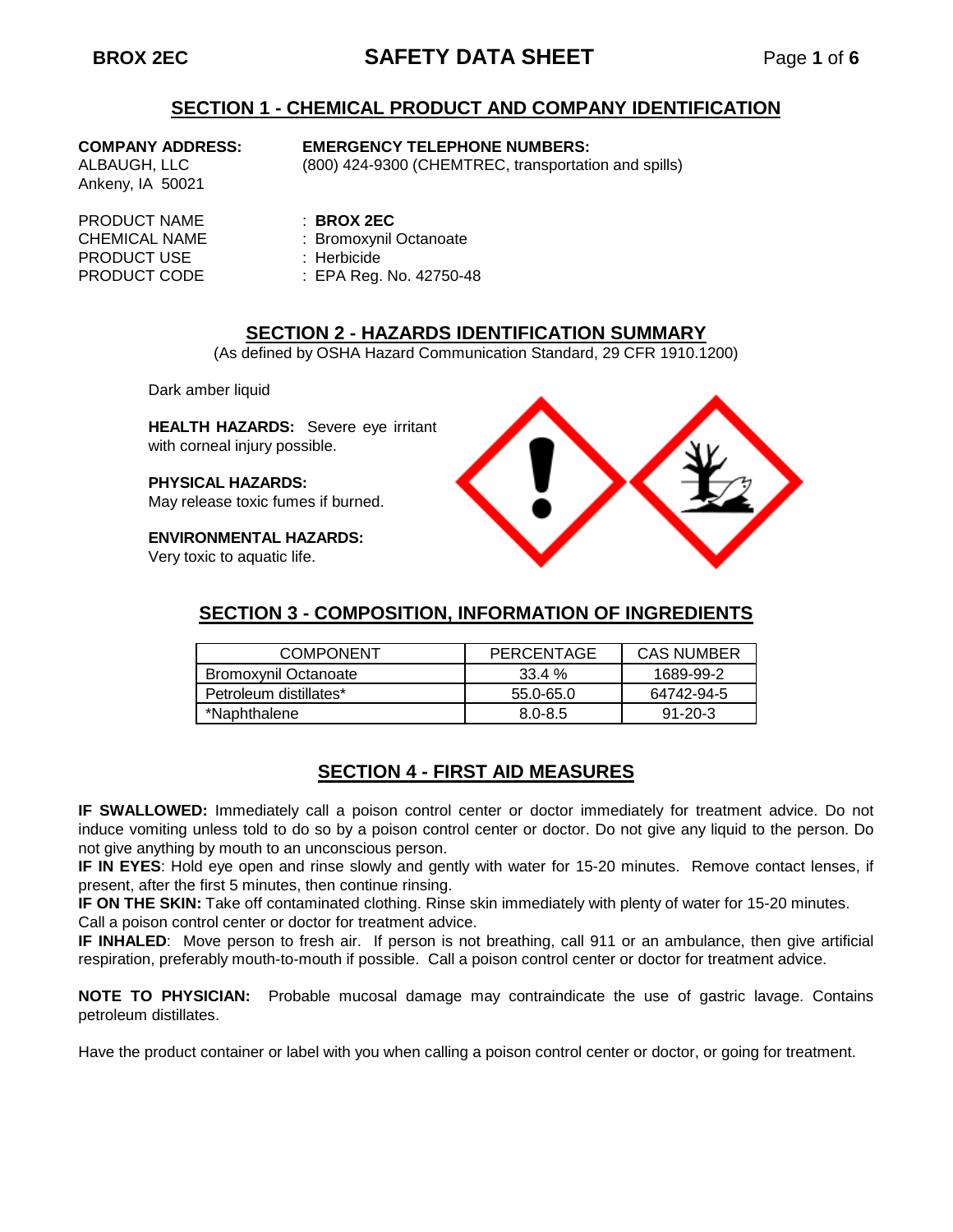# **BROX 2EC SAFETY DATA SHEET** Page **2** of **6**

# **SECTION 5 - FIRE FIGHTING MEASURES**

National Fire Protection Rating (NFPA)

| I HEALTH          |                    |  |            |          |           |
|-------------------|--------------------|--|------------|----------|-----------|
| FLAMMABILITY      |                    |  |            |          |           |
| <b>REACTIVITY</b> |                    |  |            |          |           |
|                   | 4=Severe 3=Serious |  | 2=Moderate | 1=Sliaht | 0=Minimal |

**FLASHPOINT:** > 200°F (98°C)

**EXTINGUISHING MEDIA:** Use foam, dry chemical, carbon dioxide, or water spray when fighting fires involving this material.

**FIRE AND EXPLOSION HAZARD:** May decompose in fire releasing irritating and toxic gases.

**FIRE FIGHTING INSTRUCTIONS:** Evacuate area and fight fire upwind from a safe distance to avoid possible hazardous fumes and decomposition products. Dike and collect water used to fight fire to prevent environmental damage due to run off. Foam or dry chemical fire extinguishing systems are preferred to prevent environmental damage from excessive water runoff. Minimize use of water to prevent environmental contamination

**FIRE FIGHTING EQUIPMENT:** Self-contained breathing apparatus with full face piece and protective clothing.

# **SECTION 6 - ACCIDENTAL RELEASE MEASURES**

**IN CASE OF SPILLS OR LEAKS:** Clean up spills immediately, observing precautions in Section 8 of this document. Isolate hazard area. Keep unnecessary and unprotected personnel from entering.

**SMALL SPILL:** Absorb small spills on sand, vermiculite or other inert absorbent. Place contaminated material in appropriate container for disposal.

**LARGE SPILL:** Dike large spills using absorbent or impervious material such as clay or sand. Recover and contain as much free liquid as possible for reuse. Allow absorbed material to solidify, and scrape up for disposal. After removal, scrub the area with detergent and water and neutralize with dilute alkaline solutions of soda ash, or lime. Minimize use of water to prevent environmental contamination

# **SECTION 7 - HANDLING AND STORAGE**

KEEP OUT OF REACH OF CHILDREN!

Keep away from food, feed and drinking water.

**HANDLING:** Use only in a well-ventilated area. Wear proper safety equipment specified in Section 8 when mixing, loading or otherwise handling concentrate. Do not use or store near heat or open flame.

**STORAGE:** Do not store near fertilizers or seeds. Store at temperatures above 35° F. If crystallized, warm to 80-90 F and redissolve by shaking container before using product.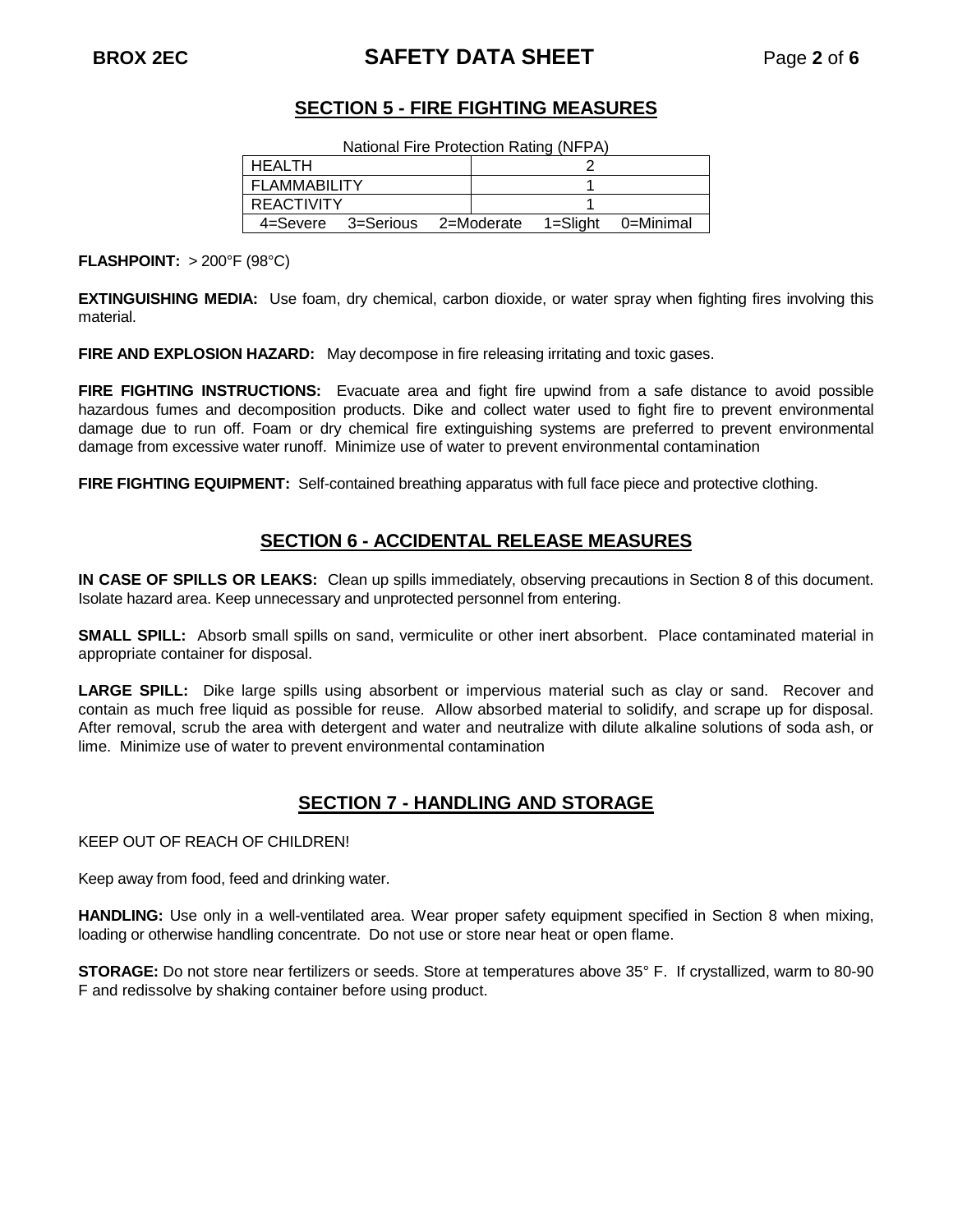# **SECTION 8 - EXPOSURE CONTROLS, PERSONAL PROTECTION**

#### **EXPOSURE LIMITS (8 hour TWA, ppm):**

| <b>COMPONENT</b>     | OSHA PEL   | <b>ACIGH TLV</b>        |  |
|----------------------|------------|-------------------------|--|
| Bromoxynil octanoate | Not listed | Not listed              |  |
| Naphthalene          | 10 ppm     | 10 ppm TWA<br>15 ppm ST |  |

**ENGINEERING CONTROLS:** Proper ventilation is required when handling or using this product to keep exposure to airborne contaminants below the exposure limit. Local mechanical exhaust ventilation may be required. Facilities storing or utilizing this material should be equipped with an eyewash facility and a safety shower.

#### **PERSONAL PROTECTIVE EQUIPMENT:** Applicators and other handlers must wear.

EYE PROTECTION - Protective eyewear such as safety glasses, face shield or goggles

CLOTHING - Coveralls over long-sleeved shirt and long pants, chemical resistant footwear plus socks, chemical resistant apron for cleaning equipment, mixing, and loading, and chemical resistant headgear for overhead exposure.

GLOVES - Chemical resistant gloves such as barrier laminate or viton gloves

Discard clothing and other absorbent materials that have been drenched or heavily contaminated with this product's concentrate. Do not reuse them. Follow manufacturer's instructions for cleaning/maintaining PPE. If no such instructions for washables, use detergent and hot water. Keep and wash PPE separately from other laundry.

#### **USER SAFETY RECOMMENDATIONS:**

Wash hands before eating, drinking, chewing gum, using tobacco or using the toilet. Remove clothing immediately if pesticide gets inside. Then wash thoroughly and put on clean clothing. Remove PPE immediately after handling this product. Wash outside of gloves before removing. As soon as possible wash thoroughly and change into clean clothing.

### **SECTION 9 - PHYSICAL AND CHEMICAL PROPERTIES**

| Appearance:                        | Dark amber liquid                               |
|------------------------------------|-------------------------------------------------|
| Odor:                              | Naphthenic aromatic hydrocarbon odor            |
| pH:                                | $3.2 - 4.2$                                     |
| <b>Melting Point:</b>              | Not applicable                                  |
| <b>Boiling Point:</b>              | No data                                         |
| <b>Flash Point:</b>                | $>$ 200°F (98°C)                                |
| <b>Evaporation Rate:</b>           | No data                                         |
| <b>Flammability:</b>               | No data                                         |
| <b>Flammability Limits:</b>        | No data                                         |
| Vapor Pressure:                    | $1.9x10^{-1}$ mPa (25°C) (bromoxynil octanoate) |
| <b>Vapor Density:</b>              | Not applicable                                  |
| Density:                           | $1.10 - 1.13$ g/ml $(9.2 - 9.4$ lb/gl)*         |
| Solubility:                        | Emulsifies                                      |
| <b>Partition Coefficient:</b>      | $log Pow = 5.4 (25°C)$ (bromoxynil octanoate)   |
| <b>Auto-Ignition Temperature:</b>  | No data                                         |
| Decomposition Temperature: No data |                                                 |
| <b>Viscosity:</b>                  | 6.05 cps $(20^{\circ}C)$                        |

\*Listed density is an approximate value and does not necessarily represent that of a specific batch.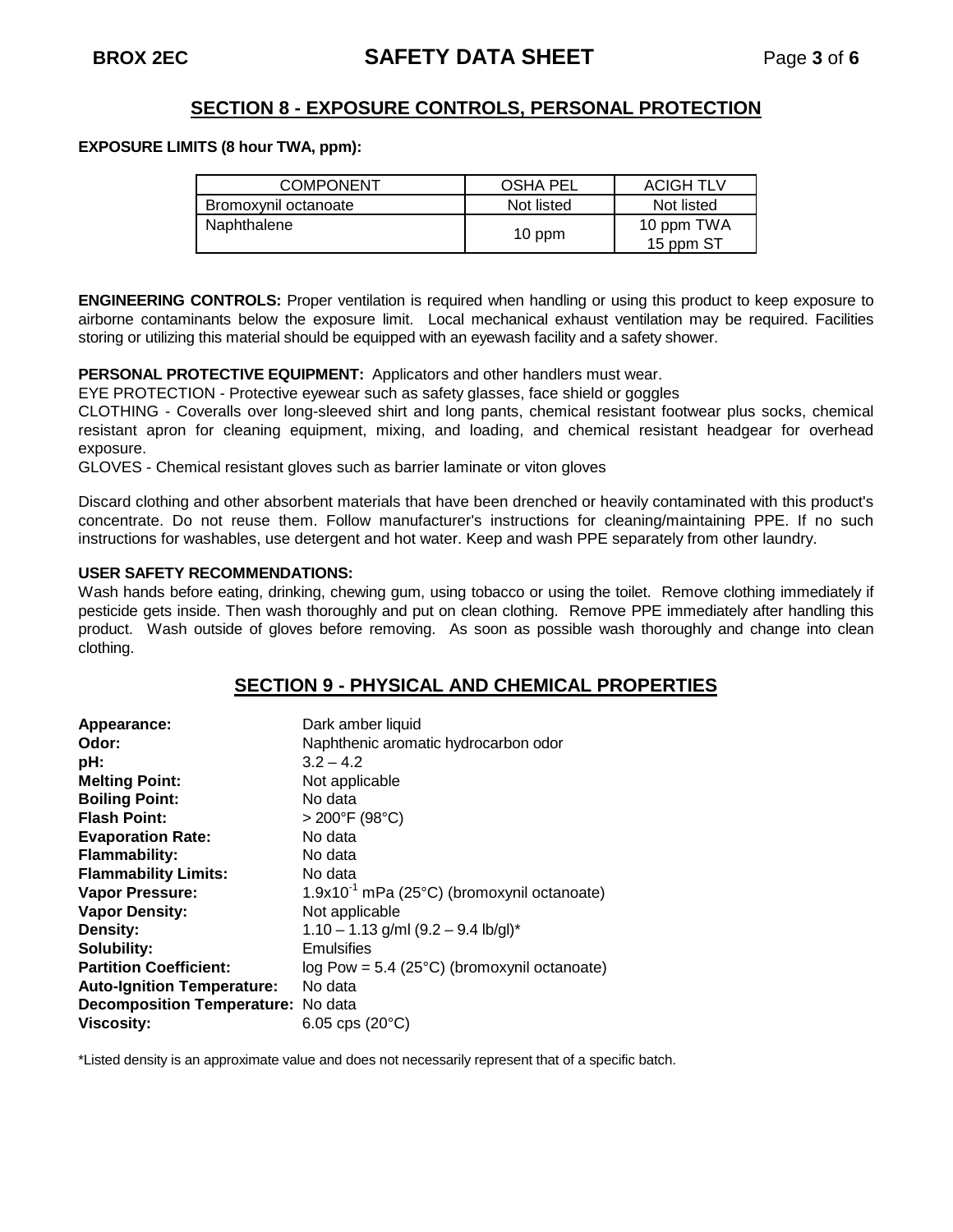# **BROX 2EC SAFETY DATA SHEET** Page **4** of **6**

# **SECTION 10 - STABILITY AND REACTIVITY**

**PRODUCT REACTIVITY:** None known.

**CHEMICAL STABILITY:** Stable, however may decompose if heated.

**HAZARDOUS REACTION/POLYMERIZATION:** Product will not undergo polymerization.

**CONDITIONS TO AVOID:** Avoid temperatures above (115°F, 46°C) and below 35°F (2°C).

**INCOMPATIBLE MATERIALS:** Acidic and oxidizing materials, halogenated organics, brass, copper, zinc and aluminum metals.

**HAZARDOUS DECOMPOSITION PRODUCTS:** Hydrogen chloride, oxides of nitrogen, chlorinated pyridine.

# **SECTION 11 - TOXICOLOGICAL INFORMATION**

Acute toxicity values from a similar but not identical formulation.

#### **ACUTE TOXICITY:**

| Oral LD <sub>50</sub> (rat)       | 750 mg/Kg             |
|-----------------------------------|-----------------------|
| Dermal LD <sub>50</sub> (rat)     | 2,000 mg/Kg           |
| Inhalation LC <sub>50</sub> (rat) | $> 1.1$ mg/L          |
| Eye Irritation (rabbit)           | Moderately irritating |
| Skin Irritation (rabbit)          | Moderately irritating |
| Sensitization (guinea pig)        | Sensitizer            |

#### **CARCINOGEN STATUS:**

| <b>OSHA</b> | - Not listed                    |
|-------------|---------------------------------|
| NTP         | - Not listed                    |
| <b>IARC</b> | - Group 2B (naphthalene)        |
| EPA         | - Class C (possible carcinogen) |
|             |                                 |

**TERATOGENICITY:** Bromoxynil phenol is considered a possible developmental toxicant. Women of child bearing age should avoid exposure.

**MUTAGENICITY:** No evidence of mutagenic effects during in vivo or in vitro studies.

# **SECTION 12 - ECOLOGICAL INFORMATION**

**ENVIRONMENTAL SUMMARY:** This pesticide is toxic to wildlife and fish. Use with care when applying to areas frequented by wildlife or adjacent to any body of water. For terrestrial uses, do not apply directly to water, or to areas where surface water is present or to intertidal areas below the mean high water mark. Do not apply when weather conditions favor drift from target areas. Do not contaminate water when cleaning equipment or disposing of washwaters.

**FATE:** Bromoxynil octanoate de-estifies rapidly to the parent phenol after application. Bromoxynil phenol is very mobile in soil and slightly persistent with a half-life of 1-35 days depending on soil types and weather conditions.

**FISH TOXICITY:** (Octanoate)

96 hour  $LC_{50}$ , Rainbow trout  $-$  0.05 ppm (highly toxic) 96 hour  $LC_{50}$ , Bluegill –  $0.05$  ppm (highly toxic)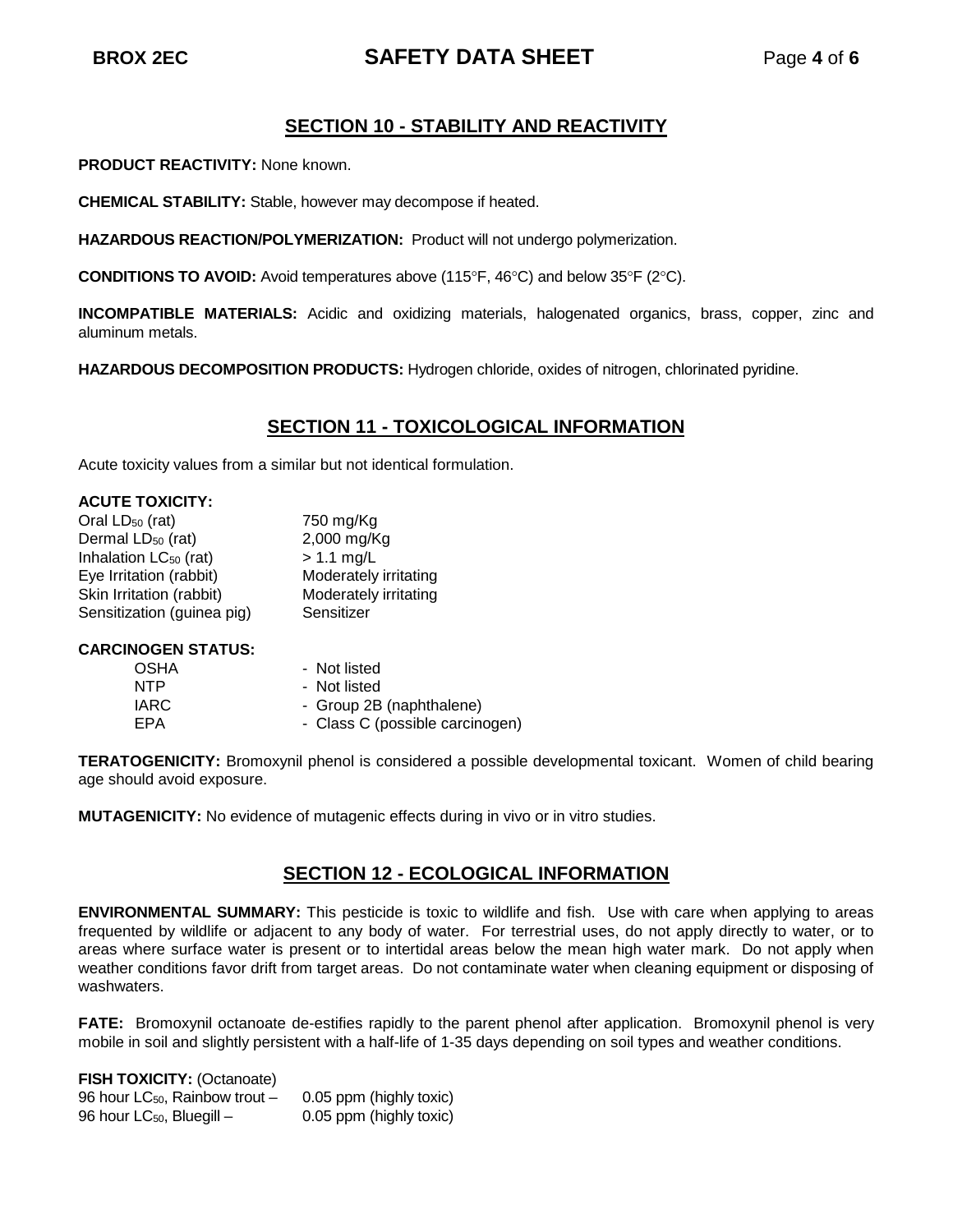**AVIAN TOXICITY:** (Octanoate)

Oral LC<sub>50</sub>, Bobwhite quail – 1,150 ppm Oral LC $_{50}$ , Mallard duck  $-$  1,880 ppm

**BEE TOXICITY:** (Octanoate) - 14 ug/bee

# **SECTION 13 - DISPOSAL CONSIDERATIONS**

Do not contaminate water, food, or feed by storage or disposal.

**WASTE:** Wastes resulting from the use of this product may be disposed of on site or at an approved waste disposal facility.

**CONTAINER**: Non-refillable containers: Do not reuse or refill this container. Offer for reconditioning, if appropriate. Triple rinse or pressure rinse container (or equivalent) promptly after emptying.

Refillable container: Refill this container with pesticide only. Do not reuse this container for any other purpose. Cleaning the container before final disposal is the responsibility of the person disposing of the container. Cleaning before refilling is the responsibility of the refiller.

Refer to the container label to determine if it is refillable and for complete cleaning and disposal instructions.

# **SECTION 14 - TRANSPORT INFORMATION**

#### **DOT SHIPPING DESCRIPTION:**

(ground transport)

Containers  $\leq 134$  gallons – Not regulated

**DOT HAZARD CLASS:** Class 9 **UN NUMBER:** UN3082 **DOT PACKING GROUP:** PG III

Containers > 134 gallons – UN3082, Environmentally Hazardous Substances, Liquid, N.O.S., 9, PG III, RQ (naphthalene)

# **SECTION 15 - REGULATORY INFORMATION**

# **CERCLA REPORTABLE QUANTITY:** Naphthalene – RQ 100 lbs (approx. 134 gallons of Brox 2E) **SARA TITLE III STATUS:**<br>- 311/312 Hazard Categories Immediate & Delayed Health, Fire 313 Toxic Chemicals – Naphthalene, Bromoxynil **CALIFORNIA PROP 65:** Bromoxynil octanoate

**TSCA:** TSCA: TSCA: TSCA: TELECTION: This product is exempted from TSCA because it is solely for FIFRA regulated use.